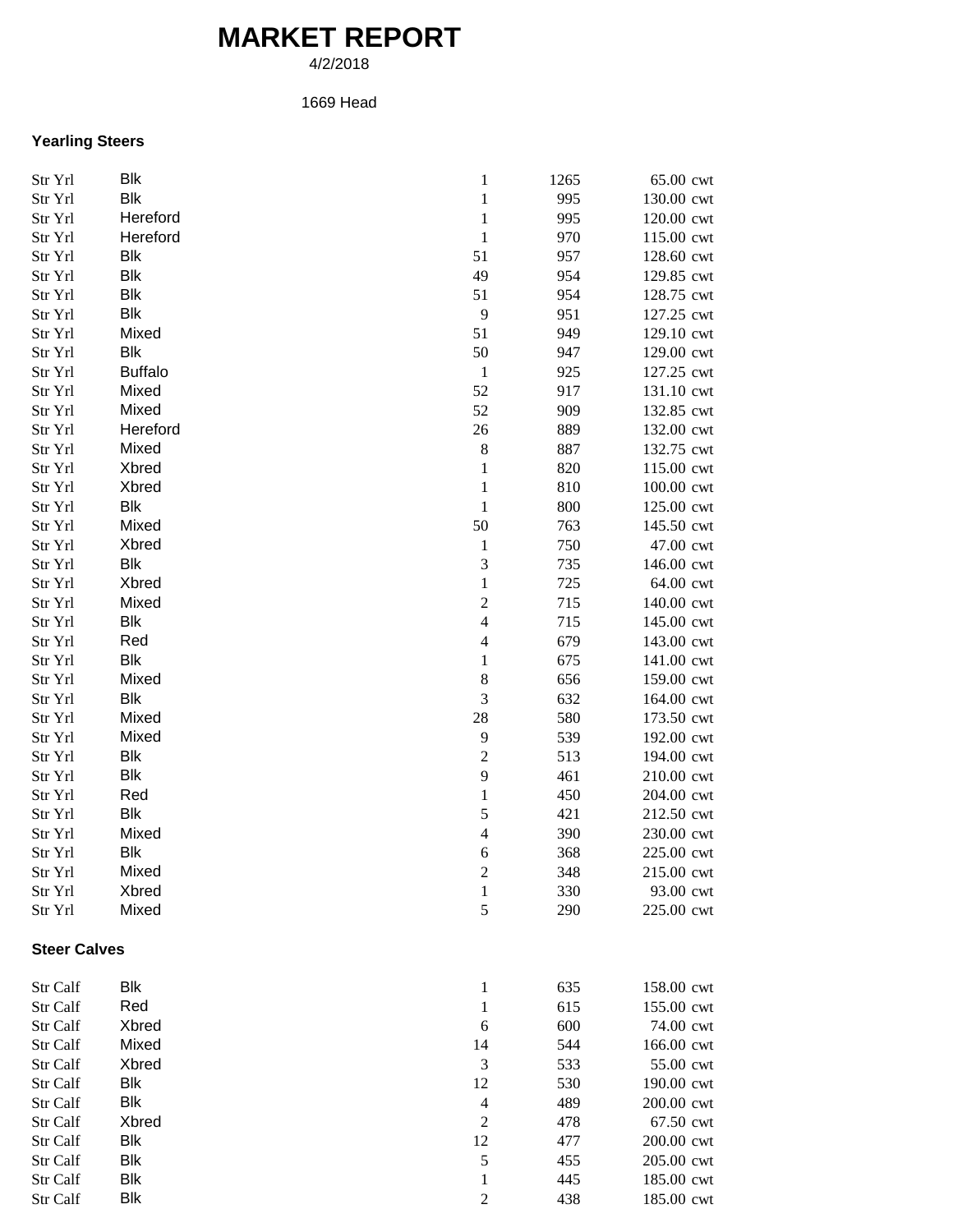| Str Calf                | Mixed      | 8                                                            | 438  | 169.00 cwt |
|-------------------------|------------|--------------------------------------------------------------|------|------------|
| Str Calf                | Mixed      | 5                                                            | 433  | 168.00 cwt |
| Str Calf                | <b>Blk</b> | 3                                                            | 427  | 220.00 cwt |
| Str Calf                | Red        | $\overline{c}$                                               | 423  | 212.00 cwt |
| Str Calf                | <b>Blk</b> | 3                                                            | 418  | 217.50 cwt |
| Str Calf                | <b>Blk</b> | $\,$ 8 $\,$                                                  | 398  | 240.00 cwt |
|                         |            |                                                              |      |            |
| Str Calf                | <b>Blk</b> | $\overline{4}$                                               | 390  | 205.00 cwt |
| Str Calf                | <b>Blk</b> | $\overline{c}$                                               | 360  | 237.50 cwt |
| Str Calf                | <b>Blk</b> | $\,1$                                                        | 360  | 201.00 cwt |
| Str Calf                | <b>Blk</b> | 3                                                            | 345  | 215.00 cwt |
| Str Calf                | Red        | $\,1$                                                        | 335  | 120.00 cwt |
| Str Calf                | Mixed      | 5                                                            | 315  | 225.00 cwt |
| Str Calf                | <b>Blk</b> | $\mathbf{1}$                                                 | 45   | 90.00 hd   |
| <b>Yearling Heifers</b> |            |                                                              |      |            |
|                         |            |                                                              |      |            |
| Hfr Yrl                 | Mixed      | $\overline{c}$                                               | 1010 | 69.00 cwt  |
| Hfr Yrl                 | <b>Blk</b> | $\mathbf{1}$                                                 | 955  | 99.00 cwt  |
| Hfr Yrl                 | Bwf        | $\mathbf{1}$                                                 | 910  | 78.00 cwt  |
| Hfr Yrl                 | Mixed      | $\overline{4}$                                               | 899  | 116.00 cwt |
| Hfr Yrl                 | <b>Blk</b> | 107                                                          | 880  | 125.25 cwt |
| Hfr Yrl                 | <b>Blk</b> | 58                                                           | 859  | 125.60 cwt |
| Hfr Yrl                 | Mixed      | 65                                                           | 825  | 125.25 cwt |
| Hfr Yrl                 | <b>Blk</b> | 50                                                           | 809  | 128.00 cwt |
| Hfr Yrl                 | Mixed      | $\sqrt{3}$                                                   | 807  | 121.50 cwt |
| Hfr Yrl                 | <b>Blk</b> | $\mathbf{1}$                                                 | 800  | 122.00 cwt |
| Hfr Yrl                 | Mixed      | 15                                                           | 772  | 130.25 cwt |
| Hfr Yrl                 | <b>Blk</b> | $\sqrt{ }$                                                   | 756  | 127.00 cwt |
| Hfr Yrl                 | Mixed      | 22                                                           | 727  | 133.25 cwt |
| Hfr Yrl                 | <b>Blk</b> | $\mathfrak 3$                                                | 715  | 130.00 cwt |
| Hfr Yrl                 | Mixed      | 25                                                           |      |            |
|                         |            |                                                              | 706  | 135.50 cwt |
| Hfr Yrl                 | <b>Blk</b> | 17                                                           | 704  | 132.00 cwt |
| Hfr Yrl                 | <b>Blk</b> | 5                                                            | 671  | 133.00 cwt |
| Hfr Yrl                 | Blk        | $\mathbf{1}$                                                 | 655  | 128.00 cwt |
| Hfr Yrl                 | Red        | $\boldsymbol{6}$                                             | 630  | 129.00 cwt |
| Hfr Yrl                 | Mixed      | 18                                                           | 615  | 145.00 cwt |
| Hfr Yrl                 | Blk        | $\mathbf{1}$                                                 | 615  | 139.50 cwt |
| Hfr Yrl                 | <b>Blk</b> | $\,$ 8 $\,$                                                  | 579  | 154.00 cwt |
| Hfr Yrl                 | Mixed      | 3                                                            | 575  | 148.00 cwt |
| Hfr Yrl                 | <b>Blk</b> | 10                                                           | 566  | 149.50 cwt |
| Hfr Yrl                 | Xbred      | $\mathfrak 3$                                                | 545  | 21.00 cwt  |
| Hfr Yrl                 | <b>Blk</b> | $\sqrt{2}$                                                   | 530  | 150.00 cwt |
| Hfr Yrl                 | Mixed      | 3                                                            | 528  | 155.00 cwt |
| Hfr Yrl                 | Mixed      | 14                                                           | 518  | 157.00 cwt |
| Hfr Yrl                 | Mixed      | 14                                                           | 508  | 160.00 cwt |
| Hfr Yrl                 | Xbred      | $\boldsymbol{7}$                                             | 504  | 47.00 cwt  |
| Hfr Yrl                 | <b>Bwf</b> | $\mathbf{1}$                                                 | 495  |            |
|                         |            |                                                              |      | 135.00 cwt |
| Hfr Yrl                 | Red        | $\mathbf{1}$                                                 | 485  | 160.00 cwt |
| Hfr Yrl                 | <b>Blk</b> | 22                                                           | 465  | 170.00 cwt |
| Hfr Yrl                 | Mixed      | 50                                                           | 449  | 171.00 cwt |
| Hfr Yrl                 | Mixed      | 20                                                           | 426  | 170.00 cwt |
| Hfr Yrl                 | Blk        | $\mathfrak 3$                                                | 425  | 172.00 cwt |
| Hfr Yrl                 | Xbred      | $\mathfrak{2}% =\mathfrak{2}\left( \mathfrak{2}\right) ^{2}$ | 408  | 53.00 cwt  |
| Hfr Yrl                 | Mixed      | 19                                                           | 394  | 182.50 cwt |
| <b>Heifer Calves</b>    |            |                                                              |      |            |

1 670 131.00 cwt

Hfr Calf Blk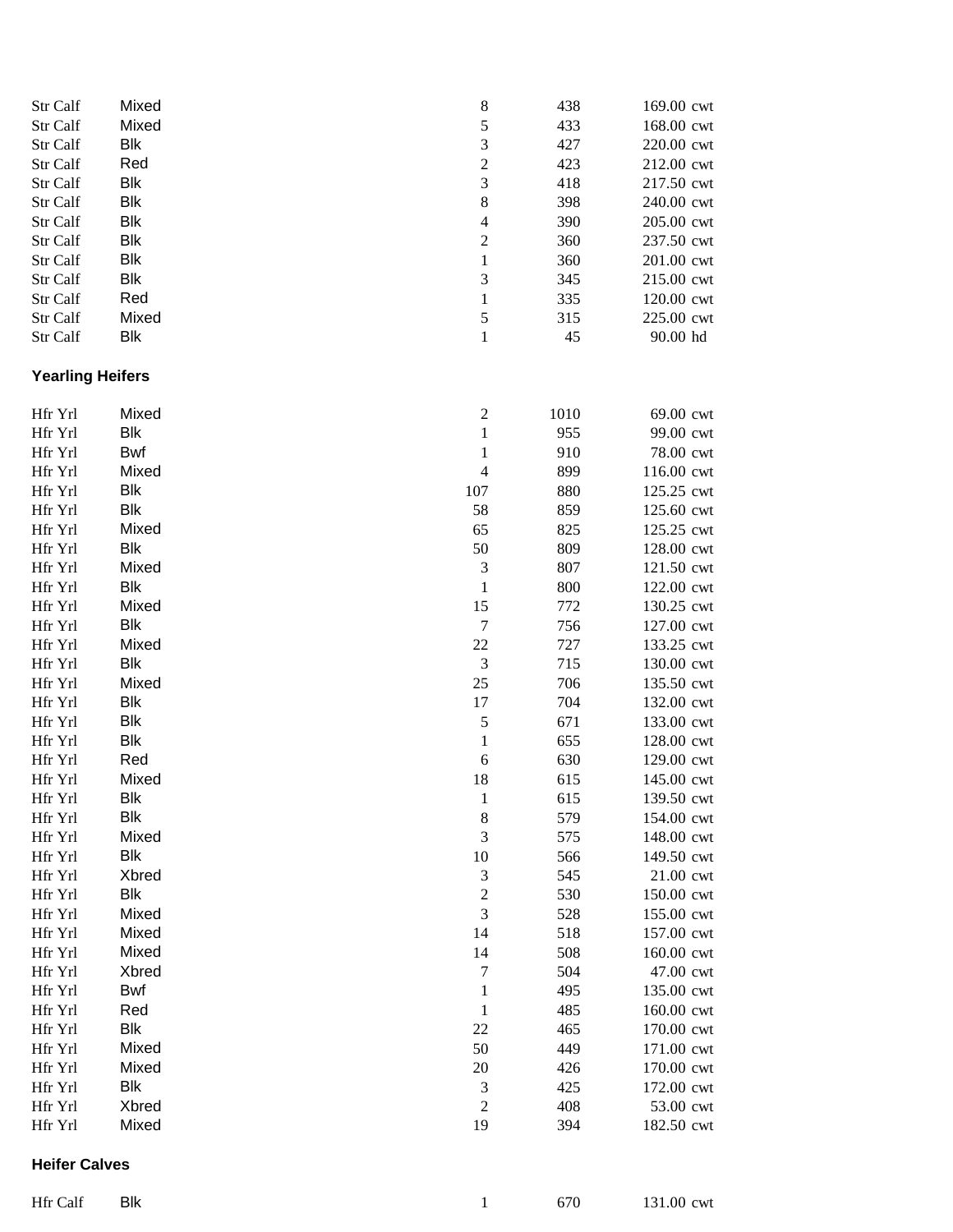| Hfr Calf           | <b>Blk</b> | $\sqrt{2}$       | 598 | 146.00 cwt |
|--------------------|------------|------------------|-----|------------|
| Hfr Calf           | <b>Blk</b> | $\mathbf{1}$     | 530 | 141.00 cwt |
| Hfr Calf           | <b>Blk</b> | $\mathbf{1}$     | 515 | 147.50 cwt |
| Hfr Calf           | Blk        | 14               | 502 | 145.00 cwt |
| Hfr Calf           | <b>Blk</b> | $\,8\,$          | 498 | 158.00 cwt |
| Hfr Calf           | Blk        | 12               | 478 | 163.00 cwt |
| Hfr Calf           | Blk        | $\sqrt{6}$       | 475 | 159.00 cwt |
| Hfr Calf           | Mixed      | 5                | 455 | 162.00 cwt |
| Hfr Calf           | Blk        | 3                | 455 | 158.00 cwt |
| Hfr Calf           | Blk        | $\mathbf{1}$     | 450 | 161.00 cwt |
| Hfr Calf           | Blk        | $\mathbf{1}$     | 430 | 166.00 cwt |
| Hfr Calf           | Mixed      | 11               | 423 | 156.00 cwt |
| Hfr Calf           | Blk        | 5                | 419 | 169.00 cwt |
| Hfr Calf           | Mixed      | $\overline{4}$   | 419 | 172.50 cwt |
| Hfr Calf           | Blk        | 11               | 416 | 177.00 cwt |
| Hfr Calf           | Mixed      | 5                | 410 | 171.00 cwt |
| Hfr Calf           | Blk        | $\boldsymbol{6}$ | 405 | 172.00 cwt |
| Hfr Calf           | Red        | $\mathbf{1}$     | 395 | 162.50 cwt |
| Hfr Calf           | Rwf        | $\mathbf{1}$     | 390 | 171.00 cwt |
| Hfr Calf           | Blk        | $\overline{4}$   | 378 | 180.00 cwt |
| <b>Hfr Calf</b>    | Char       | 1                | 360 | 173.00 cwt |
| Hfr Calf           | Mixed      | 6                | 353 | 177.00 cwt |
| Hfr Calf           | Mixed      | 4                | 351 | 162.50 cwt |
| Hfr Calf           | Mixed      | 9                | 334 | 200.00 cwt |
| Hfr Calf           | Blk        | 3                | 325 | 175.00 cwt |
| Hfr Calf           | Blk        | $\overline{c}$   | 293 | 192.50 cwt |
| Hfr Calf           | Blk        | $\sqrt{2}$       | 248 | 197.50 cwt |
| Hfr Calf           | Mixed      | 3                | 242 | 510.00 hd  |
| <b>Hfr Calf</b>    | Blk        | 3                | 72  | 200.00 hd  |
| <b>Bull Calves</b> |            |                  |     |            |
| <b>Bull Calf</b>   | Bwf        | $\mathbf{1}$     | 890 | 105.00 cwt |
| <b>Bull Calf</b>   | Blk        | $\mathbf{1}$     | 735 | 123.00 cwt |
| <b>Bull Calf</b>   | <b>Blk</b> | $\sqrt{2}$       | 735 | 129.00 cwt |
| <b>Bull Calf</b>   | Mixed      | 11               | 734 | 132.00 cwt |
| <b>Bull Calf</b>   | Char       | 1                | 650 | 150.00 cwt |
| <b>Bull Calf</b>   | Hereford   | $\mathfrak{Z}$   | 605 | 117.00 cwt |
| <b>Bull Calf</b>   | Mixed      | $\overline{9}$   | 591 | 150.00 cwt |
| <b>Bull Calf</b>   | Char       | $\mathbf{1}$     | 580 | 139.00 cwt |
| <b>Bull Calf</b>   | Blk        | 1                | 575 | 63.00 cwt  |
| <b>Bull Calf</b>   | Rwf        | $\mathbf{1}$     | 560 | 142.00 cwt |
| <b>Bull Calf</b>   | Blk        | 5                | 552 | 168.00 cwt |
| <b>Bull Calf</b>   | Blk        | $\mathbf{1}$     | 540 | 147.50 cwt |
| <b>Bull Calf</b>   | Mixed      | 7                | 526 | 171.00 cwt |
| <b>Bull Calf</b>   | Mixed      | $\mathfrak{Z}$   | 517 | 152.00 cwt |
| <b>Bull Calf</b>   | Blk        | 5                | 513 | 155.00 cwt |
| <b>Bull Calf</b>   | Hereford   | 1                | 510 | 134.00 cwt |
| <b>Bull Calf</b>   | Bwf        | $\mathbf{1}$     | 510 | 177.00 cwt |
| <b>Bull Calf</b>   | Blk        | $\overline{c}$   | 505 | 165.00 cwt |
| <b>Bull Calf</b>   | Xbred      | 1                | 505 | 50.00 cwt  |
| <b>Bull Calf</b>   | Blk        | $\mathbf{1}$     | 500 | 162.50 cwt |
| <b>Bull Calf</b>   | <b>Blk</b> | 1                | 500 | 157.00 cwt |
| <b>Bull Calf</b>   | Mixed      | $\boldsymbol{2}$ | 498 | 164.00 cwt |
| <b>Bull Calf</b>   | Red        | 1                | 485 | 120.00 cwt |
| <b>Bull Calf</b>   | Mixed      | $\boldsymbol{2}$ | 485 | 171.00 cwt |
| <b>Bull Calf</b>   | Blk        | 3                | 433 | 187.50 cwt |
| <b>Bull Calf</b>   | Blk        | $\boldsymbol{7}$ | 424 | 200.00 cwt |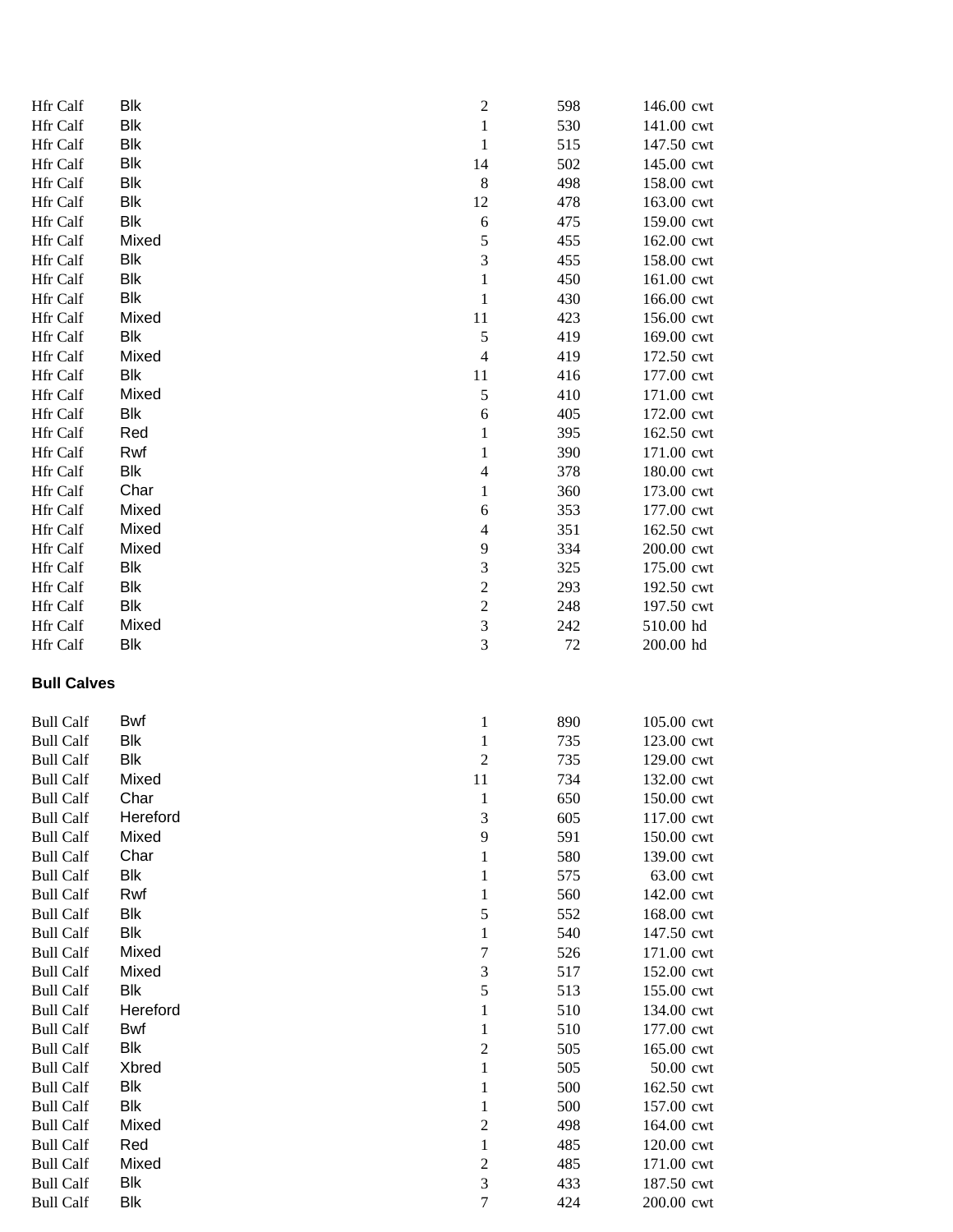| <b>Bull Calf</b> | Blk         | $\mathfrak{Z}$              | 423          | 210.00 cwt             |
|------------------|-------------|-----------------------------|--------------|------------------------|
| <b>Bull Calf</b> | Mixed       | $\sqrt{2}$                  | 420          | 155.00 cwt             |
| <b>Bull Calf</b> | Blk         | $\mathbf{1}$                | 390          | 200.00 cwt             |
| <b>Bull Calf</b> | Blk         | $\ensuremath{\mathfrak{Z}}$ | 377          | 192.50 cwt             |
| <b>Bull Calf</b> | <b>Blk</b>  | $\mathbf{1}$                | 345          | 215.00 cwt             |
| <b>Bull Calf</b> | Mixed       | $\sqrt{6}$                  | 293          | 222.50 cwt             |
| <b>Pairs</b>     |             |                             |              |                        |
| Pair             | Bwf         | $\mathbf{1}$                | 1225         | 750.00 pr              |
| Pair             | <b>Blk</b>  | $\mathfrak 3$               | 1183         | 785.00 pr              |
| Pair             | Bwf         | $\sqrt{2}$                  | 1138         | 775.00 pr              |
| Pair             | Blk         | $\overline{4}$              | 1129         | 950.00 pr              |
| Pair             | Mixed       | 13                          | 1102         | 600.00 pr              |
| <b>Cows</b>      |             |                             |              |                        |
| Cow              | Blk         | $\mathfrak s$               | 1416         | 47.00 cwt              |
| Cow              | Red         | $\mathbf{1}$                | 1395         | 925.00 hd              |
| Cow              | Blk         | $\mathbf{1}$                | 1370         | 48.50 cwt              |
| Cow              | Mixed       | $\mathbf{1}$                | 1310         | 49.00 cwt              |
| Cow              | Mixed       | $\boldsymbol{2}$            | 1298         | 47.50 cwt              |
| Cow              | Blk         | $\,1$                       | 1295         | 59.00 cwt              |
| Cow              | <b>Blk</b>  | $\mathbf 1$                 | 1265         | 63.50 cwt              |
| Cow              | Blk         | $\mathbf{1}$                | 1215         | 810.00 hd              |
| Cow              | Blk         | $\,1$                       | 1200         | 600.00 hd              |
| Cow              | Blk         | $\mathfrak s$               | 1190         | 825.00 hd              |
| Cow              | Char<br>Blk | $\,1$<br>$\,1$              | 1190<br>1180 | 77.50 cwt<br>50.00 cwt |
| Cow<br>Cow       | Bwf         | $\sqrt{2}$                  | 1178         | 925.00 hd              |
| Cow              | <b>Blk</b>  | $\mathbf{1}$                | 1170         | 46.00 cwt              |
| Cow              | <b>Blk</b>  | $\sqrt{2}$                  | 1160         | 785.00 hd              |
| Cow              | <b>Blk</b>  | 10                          | 1144         | 735.00 hd              |
| Cow              | Char        | $\ensuremath{\mathfrak{Z}}$ | 1142         | 60.00 cwt              |
| Cow              | Blk         | $\mathbf{1}$                | 1125         | 59.00 cwt              |
| Cow              | Blk         | $\mathfrak{Z}$              | 1113         | 47.50 cwt              |
| Cow              | Blk         | $\sqrt{2}$                  | 1113         | 685.00 hd              |
| Cow              | Rwf         | $\mathbf{1}$                | 1105         | 1025.00 hd             |
| Cow              | Bwf         | $\sqrt{2}$                  | 1098         | 46.50 cwt              |
| Cow              | Blk         | $\mathfrak{Z}$              | 1092         | 50.00 cwt              |
| Cow              | Blk         | $\sqrt{2}$                  | 1075         | 42.00 cwt              |
| Cow              | Blk         | $\mathbf{1}$                | 1065         | 850.00 hd              |
| Cow              | Char        | $\mathbf{1}$                | 1060         | 42.00 cwt              |
| Cow              | Blk         | 14                          | 1053         | 48.50 cwt              |
| Cow              | Rwf         | $\mathbf{1}$                | 1040         | 5.00 cwt               |
| Cow              | Mixed       | $\mathfrak 3$               | 1035         | 50.50 cwt              |
| Cow              | Blk         | $\mathbf{1}$                | 1025         | 69.00 cwt              |
| Cow              | <b>Blk</b>  | $\sqrt{2}$                  | 1020         | 49.50 cwt              |
| Cow              | <b>Blk</b>  | $\mathbf{1}$                | 1020         | 70.00 cwt              |
| Cow              | Bwf         | $\boldsymbol{2}$            | 1013         | 51.50 cwt              |
| Cow              | Blk         | 1                           | 1000         | 685.00 hd              |
| Cow              | Blk         | $\sqrt{6}$                  | 996          | 49.00 cwt              |
| Cow              | Red         | $\mathbf{1}$                | 970          | 51.00 cwt              |
| Cow              | Blk         | $\mathbf{1}$                | 970          | 35.00 cwt              |
| Cow              | Mixed       | $\mathfrak s$               | 959          | 51.00 cwt              |
| Cow              | Blk         | 9                           | 953          | 41.00 cwt              |
| Cow              | Blk         | $\overline{4}$              | 948          | 530.00 hd              |
| Cow              | <b>Blk</b>  | $\sqrt{2}$                  | 943          | 53.00 cwt              |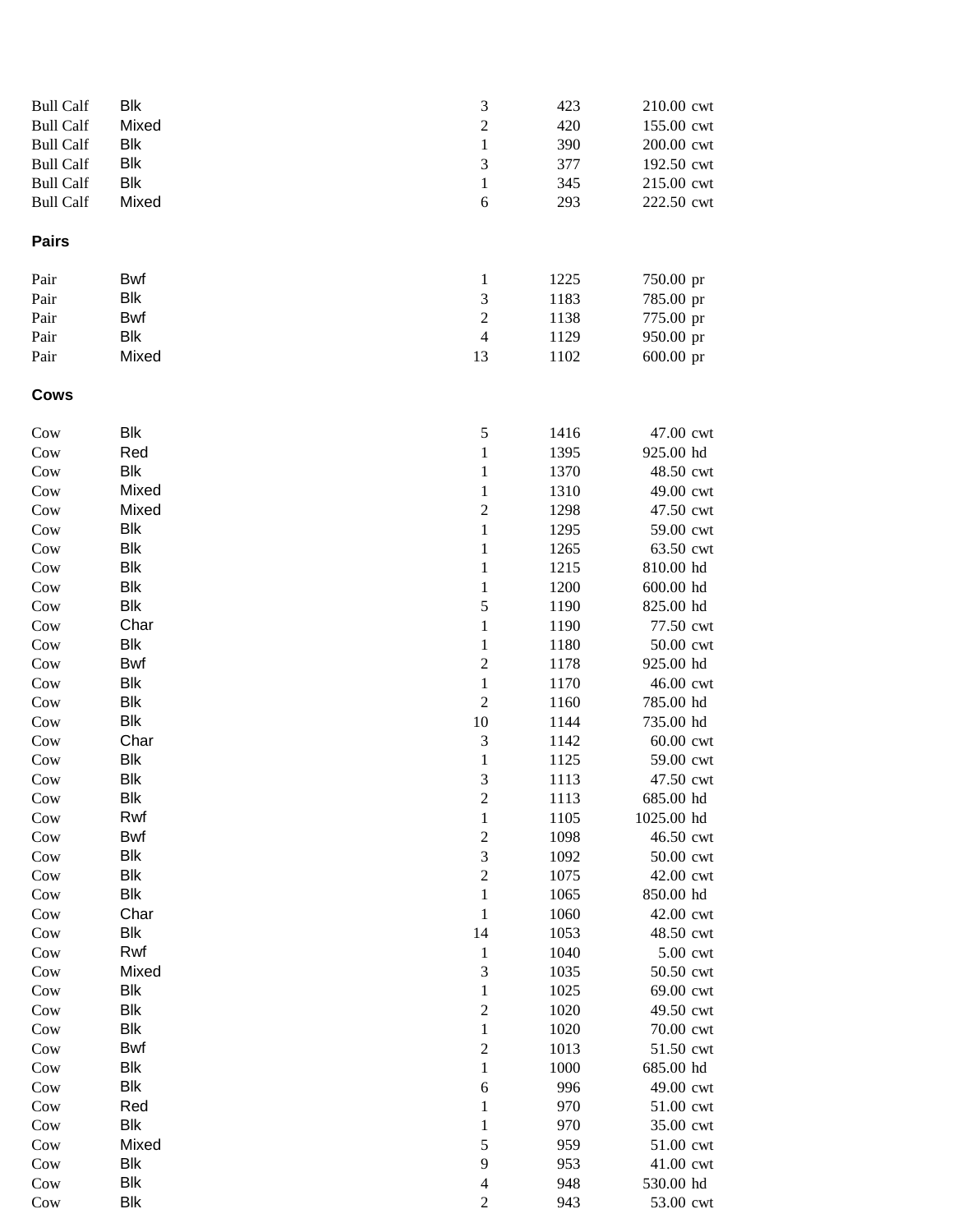| Cow          | Blk   | 1            | 930  | 875.00 hd |
|--------------|-------|--------------|------|-----------|
| Cow          | Blk   | 1            | 925  | 46.00 cwt |
| Cow          | Char  | 1            | 910  | 37.00 cwt |
| Cow          | Blk   | 1            | 905  | 66.00 cwt |
| Cow          | Rwf   | $\mathbf{1}$ | 860  | 58.00 cwt |
| Cow          | Blk   | $\mathbf{1}$ | 860  | 30.00 cwt |
| Cow          | Red   | 1            | 850  | 25.00 cwt |
| Cow          | Red   | $\mathbf{1}$ | 830  | 725.00 hd |
| Cow          | Mixed | 3            | 748  | 50.00 cwt |
| <b>Bulls</b> |       |              |      |           |
| Bull         | Blk   | $\mathbf{1}$ | 1890 | 72.00 cwt |
| Bull         | Blk   | $\mathbf{1}$ | 1865 | 70.00 cwt |
| Bull         | Blk   | 1            | 1830 | 71.00 cwt |
| Bull         | Blk   | $\mathbf{1}$ | 1815 | 73.50 cwt |
| Bull         | Blk   | $\mathbf{1}$ | 1810 | 74.00 cwt |
| Bull         | Blk   | $\mathbf{1}$ | 1665 | 63.00 cwt |
| Bull         | Blk   | $\mathbf{1}$ | 1660 | 70.00 cwt |
| Bull         | Bwf   | $\mathbf{1}$ | 1640 | 67.00 cwt |
| Bull         | Blk   | 1            | 1620 | 60.00 cwt |
| Bull         | Blk   | $\mathbf{1}$ | 1615 | 65.00 cwt |
| Bull         | Blk   | $\mathbf{1}$ | 1545 | 5.00 cwt  |
| Bull         | Blk   | 5            | 1360 | 47.00 cwt |
| Bull         | Blk   | 1            | 1345 | 65.00 cwt |
| Bull         | Blk   | $\mathbf{1}$ | 1210 | 65.00 cwt |
| Bull         | Xbred | 1            | 795  | 99.00 cwt |